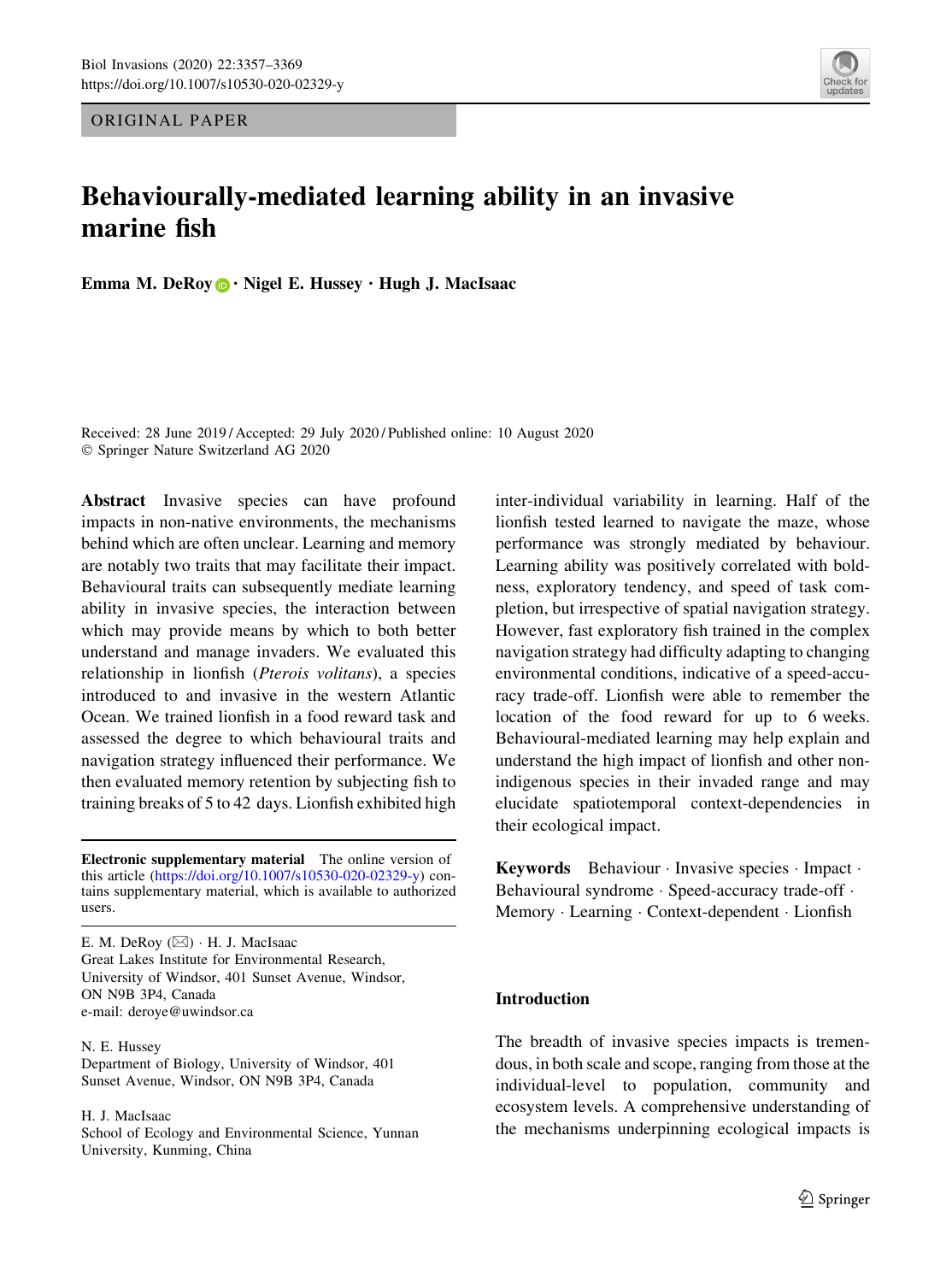needed to efficiently manage invasive species (Pyšek and Richardson [2010\)](#page-11-0). To this end, considerable research has investigated the causes and correlates of invasion success. Behavioural traits and behavioural plasticity (i.e. learning and memory) are increasingly recognized as mechanisms important to invader impacts (Holway and Suarez [1999;](#page-11-0) Weis [2010\)](#page-12-0).

Within a species, behavioural traits are likely to differ among conspecifics. Understanding how these traits vary among individuals in a population can be used to better understand invasion dynamics (Pintor et al. [2009](#page-11-0)). Accruing evidence links certain suites of behaviours (i.e. behavioural syndromes) possessed by invasive species to high impacts. For example, boldness and neophilia have been correlated with competitive superiority in invaders (reviewed in Pintor et al. [2009\)](#page-11-0). While inter-individual variation in behaviour has generated copious studies, only recently have researchers assessed its effect on learning. Learning is required of animals to respond to environmental change (Brown [2012\)](#page-10-0). The efficiency with which organisms learn and forage may portend long-term fitness consequences (reviewed in Dukas [2004\)](#page-11-0). For example, learning speed has been correlated with foraging success (Raine and Chittka [2008](#page-11-0)).

Recently, researchers have suggested that intraspecific variation in behaviour may influence learning ability and vice versa (reviewed in Sih and Del Giudice [2012\)](#page-12-0). This theory suggests that animals adopt a speed-accuracy trade-off, whereby faster and more exploratory individuals learn more quickly but may be less flexible because they attend to their environment less. Conversely, slower individuals may spend more time attending to environmental cues, make choices more accurately, and may be more responsive to environmental changes (Sih and Del Giudice [2012\)](#page-12-0). How this relationship manifests in invasive species is presently unclear, as few studies have been conducted to examine it (but see Chung et al. [2017](#page-11-0)). Understanding this dynamic may help to understand the potential fitness consequences and invasion dynamics associated with behaviourallymediated learning ability in invasive species. In this paper, we test whether variation in learning ability and, hence, foraging success—can be explained by behavioural variation in an invasive marine species, lionfish (Pterois volitans). To our knowledge, no previous study has quantified personality-dependent learning in an invasive fish under controlled conditions.

Lionfish are native to the Indo-Pacific region but were introduced to Florida's east coast in the 1980s, following which it spread widely throughout the western Atlantic Ocean, Caribbean Sea, and Gulf of Mexico (Schofield [2010\)](#page-12-0). In the eastern Gulf of Mexico, a more recently invaded site by lionfish, resources are heterogeneously distributed amongst artificial reefs. Similar to other fishes that inhabit complex environments with patchily distributed resources, success of lionfish may depend upon determining and remembering the relative profitability of food patches (Hughes et al. [1992\)](#page-11-0). How quickly they can learn to find food and how long they can retain those memories may affect their foraging success. Fish with better memories can develop superior frames of reference concerning patch profitability (Warburton [2003\)](#page-12-0), and may deprive competitors of resources by depleting patches first (Schoener [1983\)](#page-12-0).

Lionfish have exerted considerable ecological impacts in its invaded range (e.g. Albins [2013](#page-10-0)). Understanding how their behaviour and learning ability interact may help to inform behavioural traits associated with highly impactful invasive fishes including lionfish. Spatial learning is one method to investigate the relationship between behaviour and learning (e.g. Brydges et al. [2008](#page-11-0)). Using a foodreward task, we investigated whether spatial navigation strategy (simple vs. complex) and behavioural traits (boldness, exploratory tendency, and speed) influenced learning rate and ability in lionfish. These traits have previously been correlated with invasion success (Chapple et al. [2012\)](#page-11-0). We then assessed retention of these food-related memories. We predicted that faster, bolder, and more exploratory fish would learn the task more quickly relative to slower, shyer, more neophobic fish. We did not expect that learning ability or memory duration would differ between complex and simple spatial navigation groups given the relevance of a food reward. Finally, we predicted that faster and more exploratory fish would take longer to learn the task when trained in the complex spatial navigation strategy, as it required fish to attend to their environment (see Sih and Del Giudice [2012\)](#page-12-0).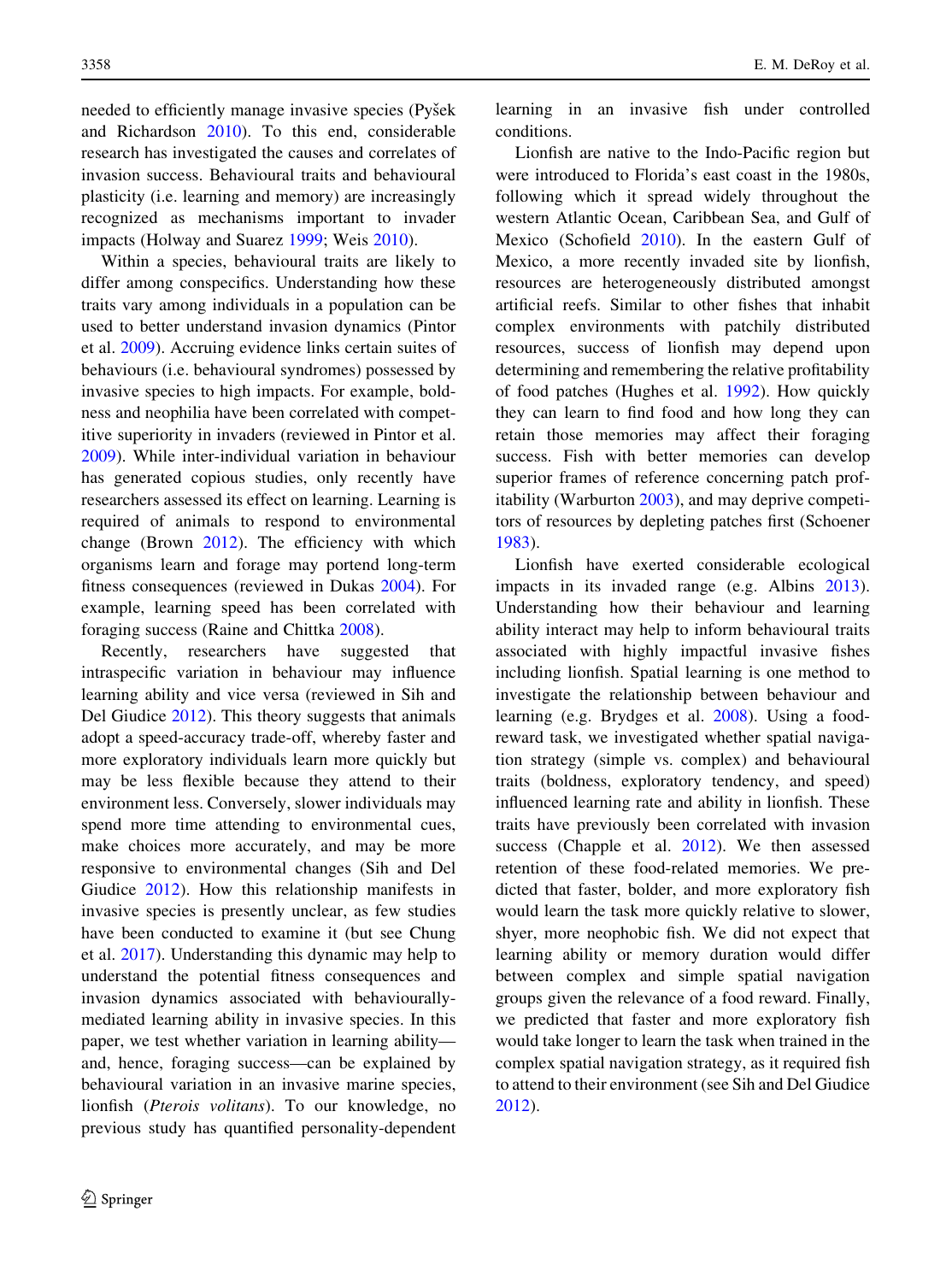### Methods

Lionfish (N = 20, 216.53 mm TL  $\pm$  5.36) were collected during summer and fall 2018 off the coast of Bonita Springs, Florida. All fish were captured from a single sinkhole  $(26-28.900^{\circ}, 82-44.190^{\circ})$  to eliminate the confounding influence of habitat type and complexity on learning speed and efficiency (White and Brown [2014\)](#page-12-0), at an average of 30 m depth. Experimental fish were acclimated for a minimum 2 weeks prior to being used in experimental trials [fed ab libitum silversides (Atheriniformes spp.), pilchards (Harengula jaguana), and pink shrimp (Penaeus duorarum)] and were housed with conspecifics throughout the experiment. All animals were experimentally naïve. During the acclimation period, lionfish were tagged with  $Floy^{\otimes}$  FTSL-73 polyethylene streamer tags  $(4<sup>′′</sup>$  length), each containing a unique three-digit number. Live pink shrimp ( $\bar{x} = 30$  mm) purchased from a local bait shop served as prey for lionfish and were readily consumed.

Fish were housed in several 1135 L recirculating tanks in a semi-enclosed aquaculture cage equipped with chemical, physical, and biological filtration systems and subject to a natural photoperiod. In both housing and experimental tanks, water was maintained at 24  $\degree$ C, pH 8.2, 34 ppt salinity, and dissolved oxygen (DO) at or near saturation. Ammonia, nitrate, and nitrite were monitored and never exceeded negligible levels.

#### Experimental protocol

Foraging in fish is guided by spatial navigation and underpinned by different mechanisms of spatial orientation. They can use an allocentric strategy to orient based on the relative position of environmental cues. This allows animals to find a location from a novel starting point (O'Keefe and Nadel [1978;](#page-11-0) Rodriguez et al. [1994](#page-12-0)). Alternatively, fish may orient using bodycentric cues by turning in specific directions, termed an egocentric strategy. Lastly, they can use an egoallocentric strategy by employing a combination of both aforementioned strategies (O'Keefe and Nadel [1978;](#page-11-0) Rodriguez et al. [1994](#page-12-0); van Gerven et al. [2012](#page-12-0)). For ease, we will hereafter refer to each of allocentric and ego-allocentric strategies as complex and simple strategies, respectively.

We assessed the ability of lionfish to learn a foodreward task using either a: (1) complex strategy; or (2) simple strategy (Fig. [1](#page-3-0)). Lionfish trained using the complex strategy were required to orient using extramaze cues to retrieve a shrimp prey item as opposed to their relative position in space. They could not complete the task by turning left or right. Lionfish using the simple strategy were trained to navigate the maze by turning either right or left. In this way, the complex strategy required lionfish to attend to their environment to successfully complete the task. Consequently, we predicted that bold lionfish would have difficulty learning the complex strategy, given that attention is incompatible with speed under the speedaccuracy trade-off hypothesis.

Lionfish were randomly assigned to either the complex or simple group ( $N = 10$  per group) using the RAND function in Excel. Given that there were no significant differences in size and thus age (Wilcoxon rank-sum test:  $W = 26.5, P > 0.10$ , we did not expect any confounding influences of age on learning ability. Each of the two experimental groups was broken down into two sub-groups  $(N = 5$  each) to control for the influence of inherent directional or location biases (per Rodriguez et al. [1994;](#page-12-0) White and Brown [2014](#page-12-0)). In the simple group, half of the fish  $(N = 5)$  were trained to turn left and the other half  $(N = 5)$  were trained to turn right, while in the complex group, half of the fish  $(N = 5)$  were trained to locate prey in G1 while the other half  $(N = 5)$  were trained to locate prey in G2 (Fig. [1](#page-3-0)).

The experiment was comprised of four phases: acclimatization, pre-training, training, and memory retention, throughout which we also scored lionfish behaviour. Fish were tested individually to eliminate the potentially confounding influence of social cues (Ingraham et al. [2016](#page-11-0)). Trials were conducted over several months, which allowed us to explore individual consistency in fish learning ability and behaviour. For all trial phases, fish were starved 72 h prior to experiments to increase the likelihood of responding to resource-related cues (Bell [1991](#page-10-0)).

#### Behavioural measurements

We quantified the following variables to assess lionfish learning ability and behaviour: (1) the order in which fish entered individual maze arms; (2) whether the first arm chosen was the goal arm (binary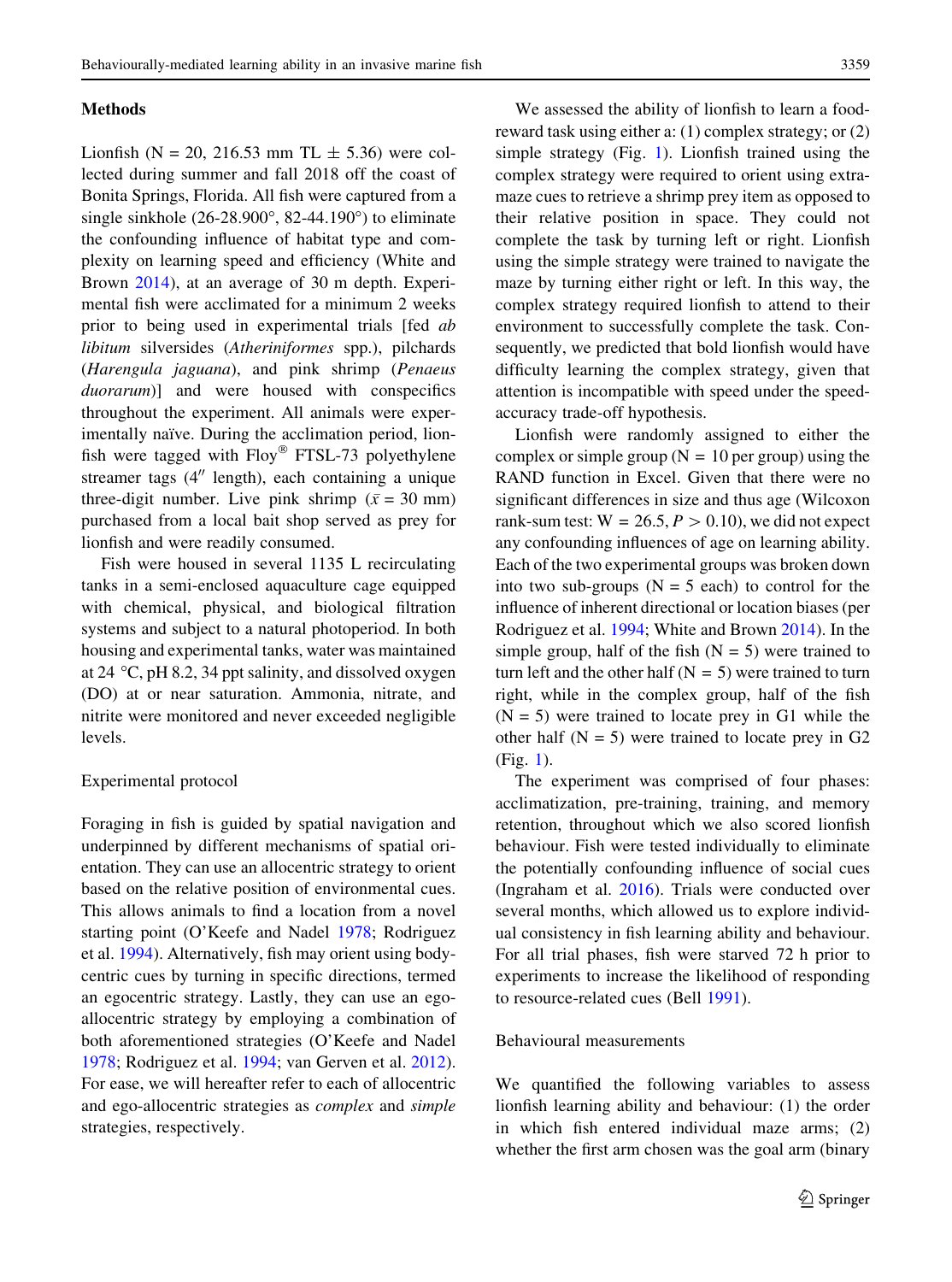<span id="page-3-0"></span>

Fig. 1 A, B Complex strategy. Fish alternated at random from two start arms, S1 and S2. G1 and G2 refer to the alternative goal arms. Half of the fish in the complex group were trained to locate the shrimp in G2 (A), while the other half of the fish were trained

1/0, for goal arm or 'other'); (3) trial duration (time until task completion); (4) time to emerge from the start box; and 5) time to emerge from the start arm. An arm was recorded as chosen once the end of the lionfish caudal fin fully passed through the maze arm. While lionfish could visit other arms besides the goal arm, a trial was only scored as correct if the goal arm was the first arm selected (Fig. 1). We inferred that learning had occurred if lionfish progressively located the shrimp in the goal arm more quickly over time and if they made fewer errors in later sessions- that is, the number of correct trials increased over time. Similar criteria for learning have been used by other researchers (e.g. Bezzina et al. [2014\)](#page-10-0). Latency to emerge from the start box or 'shelter' was interpreted as a measure of boldness (sensu Sneddon [2003](#page-12-0); Cote et al. [2010](#page-11-0)). Latency to leave the start arm was

to locate the shrimp in G1 (B). C, D Simple strategy. All fish consistently started from S1. Half of the fish in the group were trained to locate the shrimp in  $G2$  (turn left)  $(C)$ ; the other half were trained to locate the shrimp in G1 (turn right) (D)

interpreted as proclivity to explore, that is, their willingness to move in a novel environment (per Cote et al. [2010](#page-11-0)). For measures of latency, an animal was considered to have left the start arm or start box once half its body moved outside of the arm and/or box. Animals that refused to swim were assigned a latency of 300 s (the total trial time). Shorter latency times indicated higher boldness and exploration. We then tested how the above variables were correlated with learning performance of lionfish.

### Maze apparatus

We assessed learning ability by training lionfish to complete a food-reward task using a four-arm plexiglass maze, similar to those used in previous spatial navigation experiments (e.g. Rodriguez et al. [1994](#page-12-0);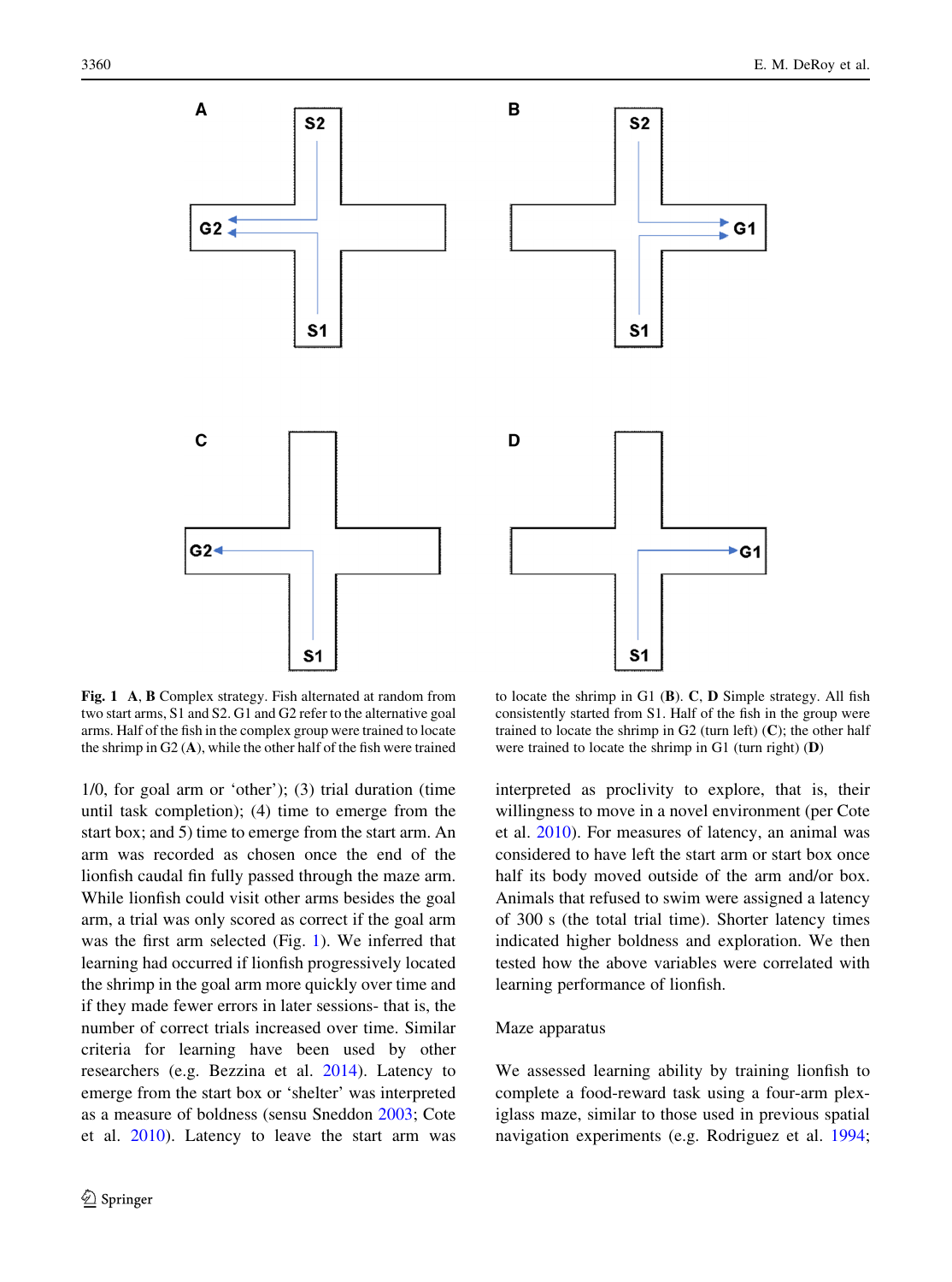White and Brown [2014](#page-12-0)) and to test learning in invasive species (e.g. Chung et al. [2017](#page-11-0)). Two opaque guillotine doors  $(50 \text{ cm} \times 32 \text{ cm})$  were used to delineate the start box (positioned 33 cm from the arm end) and to block off the opposite arm, producing a T-maze. Three of the maze arms including the start arm were unrewarded. Doors were attached to a nylon filament and controlled by a pulley system used to raise and lower the doors as needed. Four identical artificial plants (15.5 cm tall; two in each of the possible goal arms) were placed 33 cm from arm ends. Four food holders made of white 1.5-inch PVC were installed in each of the four-maze arm ends and raised 25 cm off the bottom of the tank floor, such that the shrimp were introduced at eye level of the fish. Food holders were installed in all arms to preclude unintentional directional cues. Four sets of extramaze cues were positioned outside the maze but inside the tank arena (Supplementary file). Selected cues were dissimilar in size, shape, colour, and height: (1) oyster shells; (2) small rocks; (3) large rectangular cinder blocks; and (4) stacked assorted cylindrical PVC pipe. These cues served to guide spatial navigation of lionfish through the maze to the food reward.

Navy-coloured electrical tape was placed 9 cm from the bottom of the maze arm along the interior of all arms and delineated maze boundaries. The maze was placed inside a circular tank of 2.13 m diameter and 0.72 m height. The tank interior was covered by a grey plastic tarp to provide contrast for video recording. The maze was filled with water to a height of 30 cm. The arm ends were aerated via single air stones. The entire arena was surrounded by a black plastic tarp to eliminate any global extramaze cues other than those positioned directly outside of the maze itself. Six equidistant carabineers affixed the tarp to a black ceiling. No directional cues could be gleaned from the ceiling.

Trials were recorded via a Go-Pro Hero 5 camera (GoPro Inc., San Mateo, CA, USA) recording at high resolution (1080p, 30 frames per second). The arena was illuminated by a single LED light (Husky: Model K40066). Both the GoPro and light were placed on a square platform suspended from a ceiling-mounted metal rod that was situated in the middle of the experimental arena, thus providing no relevant directional cues to fish. The platform was rotated on several occasions to further reduce this possibility. The GoPro was set up to allow trials to be viewed remotely via a paired mobile device.

An acclimatization phase was used to familiarize lionfish with the maze. All maze arms were open during this period and no extramaze cues were present, consistent with previous experiments (e.g. Odling-Smee et al. [2008\)](#page-11-0). Individuals unwilling to swim were left in the maze and allowed to explore for up to 3 h. On average, lionfish spent between 20 and 40 min in the maze. No food was offered during this period. This phase was complete when all fish freely explored the maze. Lionfish completed this phase within three trials.

Once fish freely explored the maze, pre-training trials were conducted to establish an association between the food dispensers, the end of the maze arm, and the shrimp received. Fish were placed in the start box for 2 min before the door was raised after which fish could swim freely through the maze. The arm opposite the starting arm was blocked off via a guillotine door. The start box location was alternated between the start arm and the blocked off arm on every other trial (Fig. [1\)](#page-3-0). Fish were rewarded with shrimp at the end of both goal arms to spur an association between the arm ends and receiving food. Trials in which fish refused to swim were terminated after 1 h. This phase was deemed complete and training trials only commenced once fish made directed movements down one of the goal arms. Fish required a similar number of pre-training trials (mean  $\pm$  SE = 9.81  $\pm$ 0.31). During pre-training trials, we identified place and/or turn preferences. For fish in the simple group, those that displayed a turn preference (e.g. fish that consistently turned right irrespective of whether they started from S1 or S2) were trained in the opposite condition (e.g. trained to turn left). For fish in the complex group, if fish displayed a place preference (that is, they preferred either G1 or G2), they were assigned to the sub-group whose goal location was in the opposite arm. If lionfish exhibited neither turn nor place preferences, they were randomly assigned to sub-groups of their respective spatial navigation strategy. These measures further reduced the likelihood that lionfish oriented using inherent directional biases.

Once all fish completed pre-training trials, training trials commenced. To reach criterion, fish had to make  $\geq 70\%$  cumulative correct choices over three consecutive sessions. The likelihood that this criterion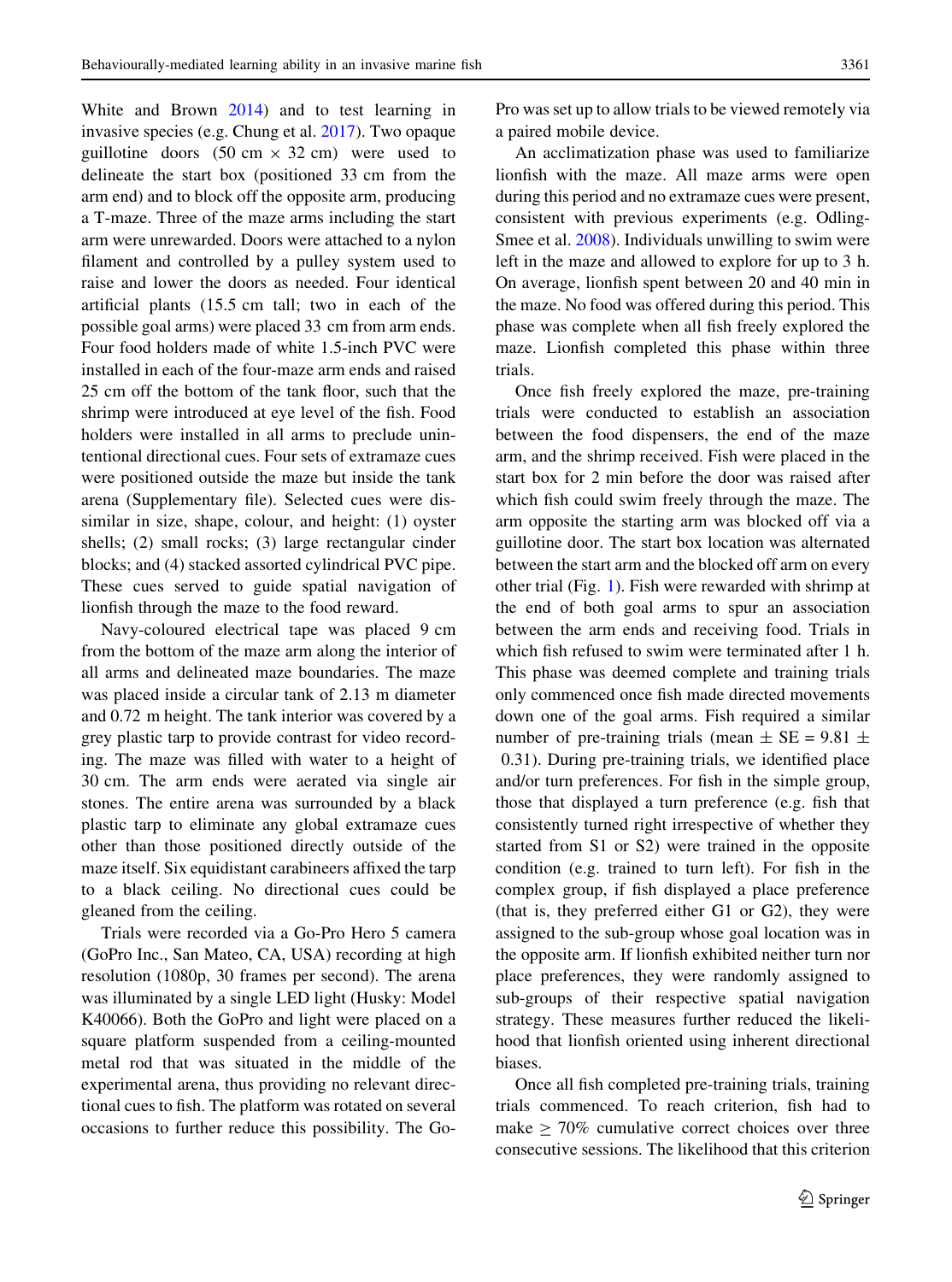could be obtained by chance is less than 0.05% ( $\chi^2$ ) test,  $P < 0.05$ ). We measured learning speed as the trial number in which fish obtained criterion. During the training phase, one session comprised of five consecutive trials was conducted once every several days. Fish were tested a maximum of twice in any 7-day period. The order in which fish were tested each day was randomized to eliminate order effects; trials for both fish in the complex and simple groups were interspersed on a given day. Food was only provided at the goal arm during training trials. For lionfish in the complex group, the goal position (G1 or G2) remained constant but the starting box alternated between start arm one  $(S1)$  $(S1)$  $(S1)$  and start arm two  $(S2)$  (Fig. 1). Fish in this group were not allowed to leave from same starting box more than twice in a row, but whether they were released from S1 or S2 was chosen at random. In the complex strategy group, lionfish were unable to orient using body-centric cues, given that the direction in which lionfish were required to turn changed depending on whether lionfish started from S1 or S2. For lionfish in the simple strategy group, both the goal and start position remained constant (Fig. [1](#page-3-0)). Fish generally completed all five trials within a session. There were several instances within a session whereby fish refused to leave the start box and complete the task. Across fish, this occurred on average in 3 out of 15 trials. In these cases, and in the absence of any choice, we scored the number of correct trials out of the total number of trials in which fish engaged in the task. Similar criteria for task engagement have been utilized in previous food reward experiments (e.g. Mamuneas et al. [2014](#page-11-0)).

To initiate a trial, fish were netted from their home tanks, transferred to the start box of the maze and left for 2 min to acclimate. After 2 min, the guillotine door was raised, and the fish could swim freely until it correctly moved through the maze and ate the shrimp, or, if the fish was not motivated to swim, until 5 min elapsed. Shrimp were only introduced to the maze via the food holder when a lionfish reached the end of the goal arm. This ensured that lionfish were not using olfactory, visual, and lateral line prey cues to orient. At the end of a trial, a net was used to guide fish back to the start box where they underwent a 2-min inter-trial interval. Fish were not removed from the maze in between trials. To reduce the likelihood of a fish simply tracing their way from the start box back to the goal arm, fish were forced into other arms on intermittent trials before being guided back to the start box. Many scorpaenids rely on their lateral line as opposed to olfactory cues to detect prey (Montgomery and Hamilton [1997;](#page-11-0) Bassett et al. [2007](#page-10-0)). However, we took several precautionary measures to mitigate the influence of olfaction or other cues that may have influenced lionfish. Between trials, water within the maze was mixed. Between sessions, we scrubbed the tank floor and placed air stones within the maze. 10% water changes were also conducted twice weekly.

Fish were tested in training trials until they achieved criterion (as described above) or, if they failed to do so, for a maximum of 15 sessions. Fish that reached criterion were inferred to have learned the food-reward task. Animals that did not reach criterion did not undergo memory retention trials and were considered non-learners. Four fish—two from each of the simple and complex groups—were removed from the experiment owing to an extended unwillingness to leave the start box or move through the maze. Data for these fish were excluded from all analyses. Of the lionfish that reached criterion, we tested memory retention across each of the complex and simple spatial navigation groups in which they were trained. For this phase, individuals were randomly selected to undergo training breaks from five up to a maximum of 42 days. They were then assigned to one of three training break periods: short (up to 7 days), medium (from 8 to 14 days), or long (more than 2 weeks). Of the fish that reached criterion, each was subject to at least one training break. During a training break, lionfish were kept in their housing tanks with conspecifics. At the end of each training break, fish were reintroduced to the maze and their performance was evaluated over a single session (i.e. their ability to successfully complete the task and locate the food reward). We compared the performance of each fish during the memory retention test with that from the session that immediately preceded the training break. If fish displayed remedial performances, additional sessions were conducted to determine the time required to regain the level of performance that preceded the training break.

#### Statistical analyses

Invasive species often exhibit correlated suites of behaviours (i.e. behavioural syndromes, Sih and Del Giudice [2012](#page-12-0)). We used Spearman's rank correlation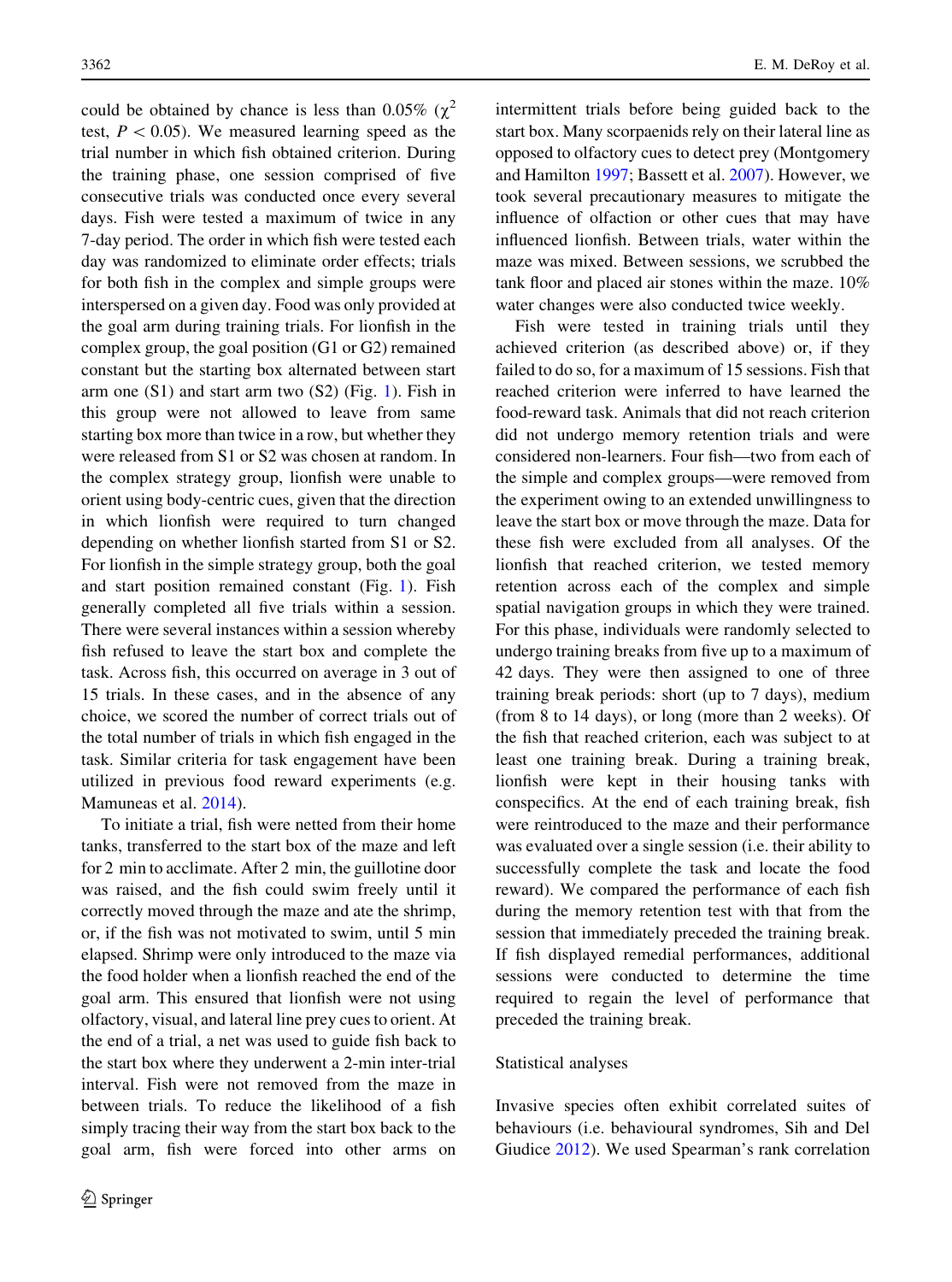to test for correlations among the behavioural traits (speed, boldness, and exploratory behaviour). Positive correlations between the variables indicate a behavioural syndrome. We also analysed the consistency of these variables over time—across sessions—using Spearman's rank correlation, for both fish that learned the task and those that did not.

We used generalized linear mixed models (GLMMs), linear mixed models (LMMs), and basic statistics to explore patterns of learning and behaviour over time across experimental groups (simple and complex), and between individual fish [packages lme4 (Bates et al.  $2014$ ); stats (R Core Team [2018](#page-11-0))]. Animal ID was included as a random effect across all models to account for repeated use of the same fish across trials. We assessed model parsimony via Akaike's Information Criterion (AIC). Tukey-adjusted multiple comparisons were conducted post hoc. Normality of residuals for LMMs was confirmed visually by inspection of Q–Q plots. Owing to non-normality of the response variable time to task completion, it was rank transformed before being analyzed with a oneway repeated measures ANOVA.

Data are presented separately for all fish that completed the experiment  $(N = 16)$  and for those that learned the food-reward task  $(N = 8)$ . As there were no significant differences in performance between the counter-balanced conditions of each of the complex and simple navigation groups (complex; Wilcoxon rank-sum test:  $W = 1775.5$ ,  $P > 0.10$ , simple; Wilcoxon rank-sum test:  $W = 2141.5$ ,  $P > 0.10$ , we collapsed the individual sub-groups and report results for each group inclusive of their respective subgroups.

To assess memory retention, we conducted comparisons between fish performance after the training break with that directly before it using paired t tests. A Shapiro–Wilk normality test confirmed that the differences of the pairs followed a normal distribution. If the performance of a lionfish during the memory retention test was significantly lower than that directly preceding the training break, we considered the training break to have exceeded their maximum memory duration. Fish that retained memory of the shrimp's location should have performed equal to or better than before the training break. All statistical analyses were conducted in R, version 3.5.2 (R Core Team [2018](#page-11-0)).

# Results

The three behavioural traits tested were significantly positively correlated to each other (Table [1\)](#page-7-0). All behavioural traits tested also showed significant repeatability across trials, highlighting their consistency over time, for both learners and non-learners, indicating a behavioural syndrome (Table [2\)](#page-7-0).

Lionfish that demonstrated superior learning abilities and reached criterion completed the task more quickly, more accurately, were bolder, and more exploratory than those that did not (Table [3\)](#page-7-0). However, performance between learners and non-learners was unrelated to the spatial navigation strategy in which they were trained (criterion\*group interaction LMM: estimate  $\pm$  SE = 3.04  $\pm$  13.54,  $P > 0.10$ ). When controlling for the effect of spatial navigation group, lionfish that learned the task made significantly more correct choices relative to those that did not over consecutive sessions (Fig. [2](#page-7-0), Table [4](#page-8-0)). Bolder fish had better performances relative to their shyer counterparts. However, neither speed (time until task completion) nor exploratory tendency predicted performance.

Time until task completion decreased significantly across trials (Table [5\)](#page-8-0). Over time, lionfish that learned the task took significantly less time to navigate the maze relative and those that failed to do so. Fish that were bolder had shorter trial durations than their shyer counterparts, though exploratory tendency had no effect on time until task completion. Trial duration also did not differ between complex and simple spatial navigation groups either over time or on average (Wilcoxon:  $W = 35,076$ ,  $P > 0.10$ ). Over time, lionfish chose the goal arm significantly more often relative to alternative arms, whose choice was not predicted by exploratory tendency or spatial navigation group (Table [5](#page-8-0)). Bolder lionfish and those that reached criterion chose the goal arm first significantly more than shyer fish and poorer learners, respectively.

Eight of 16 fish that participated in the full course of the experiment reached criterion  $(N = 3$  complex strategy;  $N = 5$  simple strategy). There was no significant difference between fishes in the number of sessions required to reach criterion (mean  $\pm$  SE =  $10.63 \pm 1.39$ ; Kruskal–Wallis test: df = 7,  $P > 0.10$ , nor in performance between spatial navigation groups (Table [3](#page-7-0)).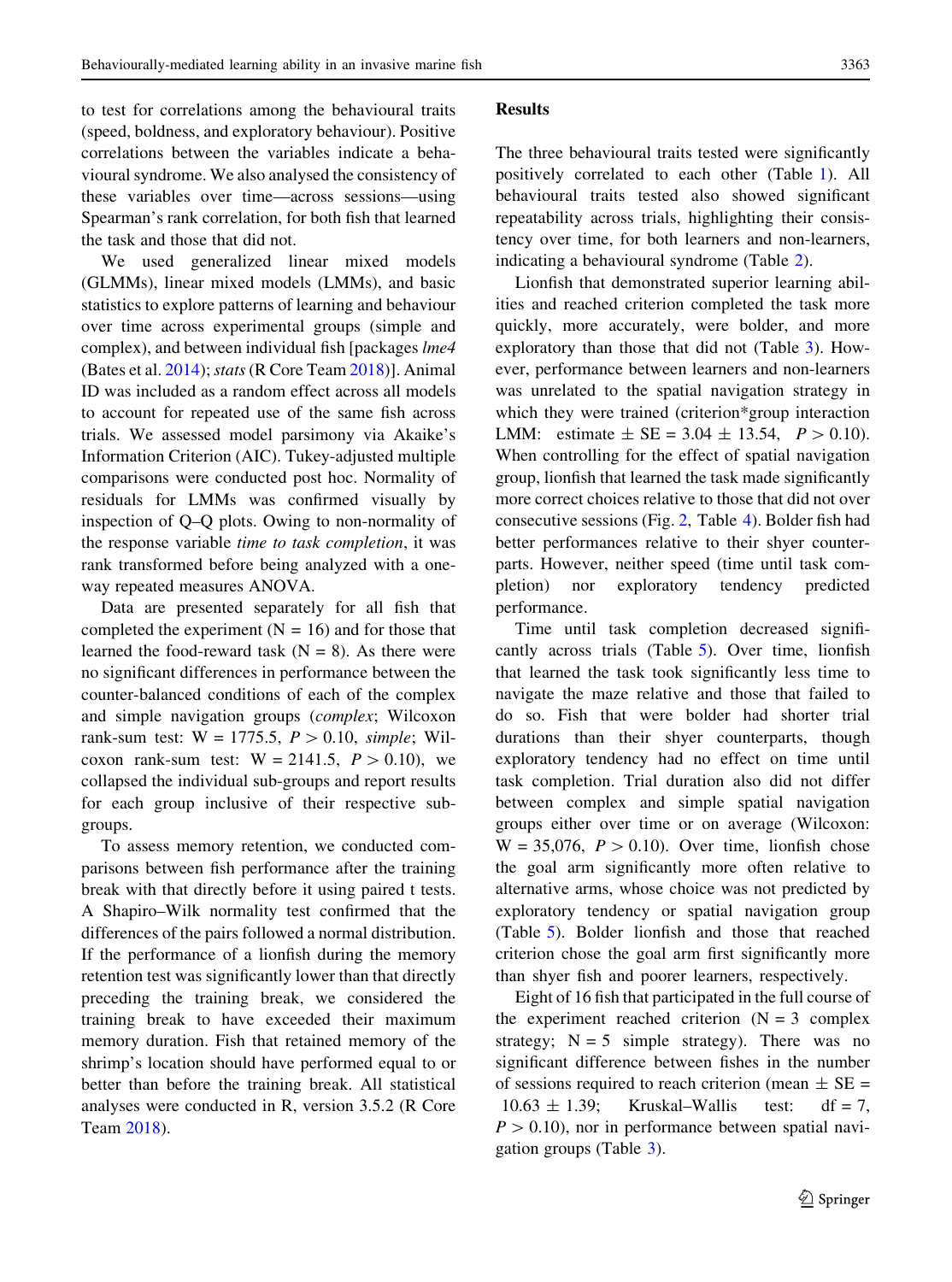<span id="page-7-0"></span>Table 1 Spearman's rank correlations between the three behaviours measured during the learning assay

|                       | <b>Boldness</b>     | Exploratory behaviour |
|-----------------------|---------------------|-----------------------|
| Exploratory behaviour | 0.65, $P < 0.0001*$ |                       |
| Speed                 | 0.44, $P < 0.0001*$ | $0.34, P = 0.0001*$   |

Asterisks indicate significant values ( $P \le 0.05$ )

Table 2 Behavioural consistency of the three behaviours measured in the learning assay, taken across trials, as a function of both fish that learned the task and failed to do so

|                       | Rank consistency (learners) | Rank consistency (non-learners) |
|-----------------------|-----------------------------|---------------------------------|
| Exploratory behaviour | $-0.35, P < 0.0001*$        | $-0.41, P < 0.0001*$            |
| Speed                 | $-0.71, P < 0.0001*$        | $-0.47, P < 0.0001*$            |
| <b>Boldness</b>       | $-0.34, P < 0.0001*$        | $-0.43, P < 0.0001*$            |

Asterisks indicate significant values ( $P \le 0.05$ )

|  |  |  |  |  |  |  | <b>Table 3</b> Behavioural differences among lionfish compared via a two-sample t test |  |  |
|--|--|--|--|--|--|--|----------------------------------------------------------------------------------------|--|--|
|--|--|--|--|--|--|--|----------------------------------------------------------------------------------------|--|--|

|                         | Learners versus non-learners                      | Simple versus complex<br>Spatial navigation group |
|-------------------------|---------------------------------------------------|---------------------------------------------------|
| Time to task completion | $t = 4.80$ , df = 229, $P < 0.0001$ <sup>*</sup>  | $t = -0.89$ , df = 133, $P > 0.10$                |
| Performance             | $t = -5.82$ , df = 241, $P < 0.0001$ <sup>*</sup> | $t = -1.16$ , df = 133, $P > 0.10$                |
| <b>Boldness</b>         | $t = 1.61$ , df = 220, $P = 0.05^*$               | $t = -1.37$ , df = 122, $P > 0.10$                |
| Exploratory behaviour   | $t = 2.16$ , df = 220, $P < 0.05^*$               | $t = -0.94$ , df = 122, $P > 0.10$                |
|                         |                                                   |                                                   |

Separate columns display (1) comparisons between fish that learned to complete the food-reward task and those that failed to do so; (2) comparisons between simple and complex spatial navigation groups of lionfish that reached criterion

Asterisks indicate significant values ( $P \le 0.05$ )



Fig. 2 Mean  $(\pm \text{ SE})$  performance (percent correct choices) of lionfish  $(N = 16)$  across repeated sessions. Data are inclusive of all lionfish that participated in the study, separated by fish that learned and failed to learn the food-reward task

Spatial navigation groups were similar with respect to time until task completion, exploratory tendency, and boldness (Table 3). However, performance in the simple navigation group improved more quickly and was less variable over time relative to those in the complex group (session \* spatial navigation group interaction LMM:  $1.95 \pm 0.93$  $1.95 \pm 0.93$ ,  $P < 0.05$ ) (Fig. 3). There were also significant interactive effects between spatial navigation group and both speed and exploratory behaviour (Table [6\)](#page-9-0). For lionfish that were highly exploratory and fast, those in the complex group had poorer performances relative to fish in the simple navigation group. Conversely, performance was similar between spatial navigation groups for slow neophobic fish.

All fish  $(N = 8)$  that reached criterion were subject to training breaks to assess their memory duration.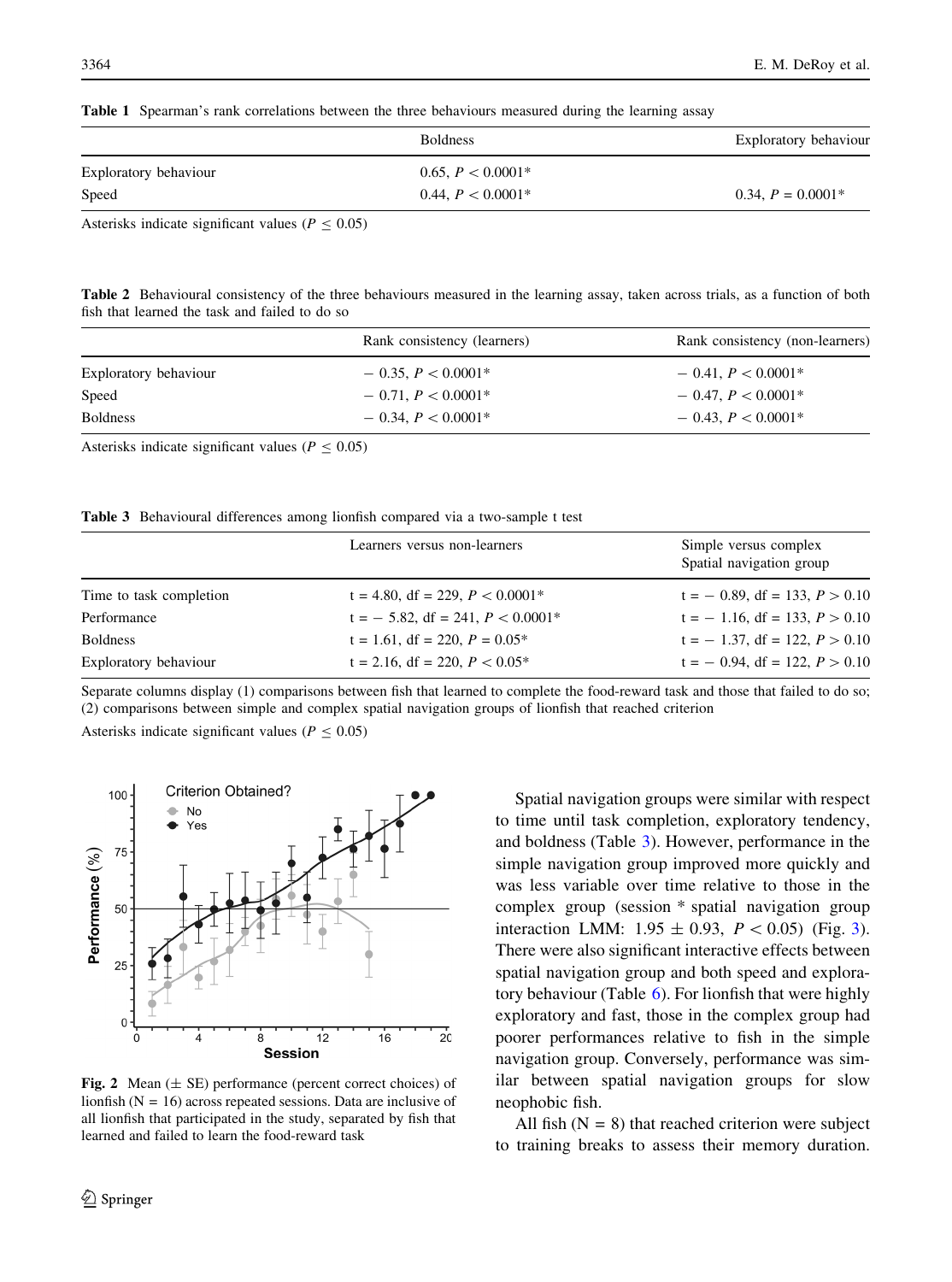<span id="page-8-0"></span>Table 4 Behavioural and time effects on lionfish performance (percent correct choices) from a linear mixed model

|                                            | Statistical test                |
|--------------------------------------------|---------------------------------|
| Session number                             | $2.94 \pm 0.56$ , $P < 0.0001*$ |
| Time to task completion                    | $-0.02 \pm 0.03, P > 0.10$      |
| Criterion status (learned/failed to learn) | $14.80 \pm 6.58$ , $P < 0.05^*$ |
| <b>Boldness</b>                            | $-0.08 \pm 0.04$ , $P = 0.06$   |
| Exploratory behaviour                      | $0.01 \pm 0.03, P > 0.10$       |
| Results are plotted as estimates $\pm$ SE  |                                 |

Asterisks indicate significant values ( $P \le 0.05$ )

Table 5 Behaviour, group, and time effects on (1) time to task completion using a repeated measures ANOVA; (2) first arm chosen (goal arm/other arm) using a GLMM with binomial error structure

|                          | Time to task completion          | First arm chosen                 |
|--------------------------|----------------------------------|----------------------------------|
| Trial number             | $F_{1,990} = 253.7, P < 0.0001*$ | $0.02 \pm 0.003$ , $P < 0.0001*$ |
| Spatial navigation group | $F_{1,13} = 0.1, P > 0.10$       | $0.23 \pm 0.24$ , $P > 0.10$     |
| Criterion status         | $F_{1,13} = 10.0, P = 0.01*$     | $0.56 \pm 0.24$ , $P < 0.05^*$   |
| <b>Boldness</b>          | $F_{1.990} = 55.2, P < 0.0001*$  | $-0.25 \pm 0.09$ , $P = 0.01*$   |
| Exploratory behaviour    | $F_{1.990} = 1.1, P > 0.10$      | $0.05 \pm 0.08$ , $P > 0.10$     |

Results of the GLMM are denoted as estimates  $\pm$  SE

Asterisks indicate significant values ( $P \le 0.05$ )

Irrespective of the length of training break and spatial navigation group, lionfish remembered and were able to successfully navigate to the goal arm to a maximum of 6 weeks—the maximum tested period—in the absence of reinforcement. Across fish, performance



Fig. 3 Mean  $(\pm$  SE) performance (percent correct choices) by lionfish as a function of repeated sessions, separated by spatial navigation group. Only those fish that reached criterion are plotted

during the memory retention test was better than that directly preceding training breaks (paired t test:  $t_{18} = 2.19$ ,  $P < 0.05$ ), suggesting memory consolidation.

# Discussion

In our study, the presence of behavioural traits influenced an ecologically significant behaviour learning the location of an optimal foraging site. Our results suggest that individual differences in lionfish learning ability may be in part explained by variability in behavioural traits, which were both correlated with one another and consistent over time (Tables [1,](#page-7-0) [2\)](#page-7-0).

Superior learners were faster, bolder, and more exploratory than their counterparts and more readily exploited foraging sites with prey (Table 4). The aforementioned traits appear to be regular predictors of spatial learning and have been positively correlated with performance in prior experiments (e.g. Dugatkin and Alfieri [2003](#page-11-0); Boogert et al. [2006;](#page-10-0) Carere and Locurto [2011](#page-11-0)). Boldness and neophilia have similarly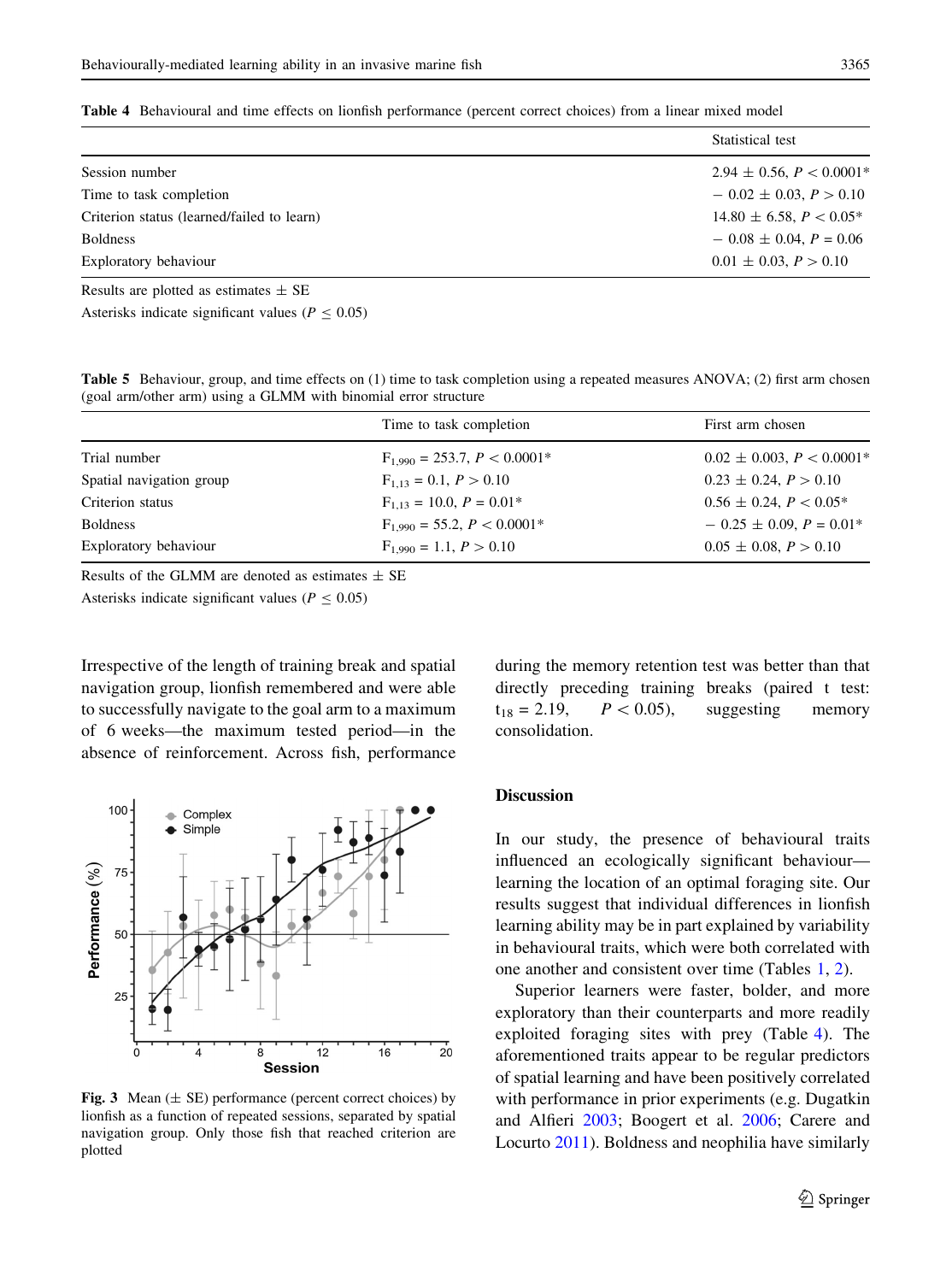<span id="page-9-0"></span>

| <b>Table 6</b> Interactive<br>behaviour and group effects<br>on lionfish performance<br>(percent choices correct)<br>from a linear mixed model |                                                          | All fish                       | Learners                       |
|------------------------------------------------------------------------------------------------------------------------------------------------|----------------------------------------------------------|--------------------------------|--------------------------------|
|                                                                                                                                                | Group * exploratory behaviour<br><i>Exploratory fish</i> | $-20.7 \pm 9.4, P < 0.05^*$    | $-24.2 \pm 12.4$ , $P = 0.07$  |
|                                                                                                                                                | Group * exploratory behaviour                            | $18.4 \pm 14.3, P > 0.10$      | $29.9 \pm 20.4, P > 0.10$      |
| Results are plotted as<br>estimates $\pm$ SE                                                                                                   | Neophobic fish                                           |                                |                                |
|                                                                                                                                                | Group * time to task completion                          | $-23.8 \pm 9.7$ , $P < 0.05^*$ | $-23.8 \pm 9.7$ , $P < 0.05^*$ |
| Asterisks indicate<br>significant values<br>$(P \le 0.05)$                                                                                     | Fast fish                                                |                                |                                |
|                                                                                                                                                | Group * time to task completion                          | $7.99 \pm 10.0$ , $P > 0.10$   | $15.2 \pm 14.4, P > 0.10$      |
|                                                                                                                                                |                                                          |                                |                                |

been associated with competitive superiority and invasion potential in other non-indigenous species (Holway and Suarez [1999;](#page-11-0) Pintor et al. [2009](#page-11-0)).

We observed substantial trait variation among lionfish, which may be indicative of ecologically relevant differences between individuals. Akin to other species, lab-derived behavioural variation shown here may reflect differences in foraging behaviour in the wild (Herborn et al. [2010\)](#page-11-0). This admixture of phenotypes may subsequently promote greater group foraging efficiency relative to those comprised of monotypes (Dyer et al. [2009](#page-11-0)). With respect to invasive species, within-species polymorphism in phenotype may similarly affect invasion dynamics (e.g. Pintor et al. [2009;](#page-11-0) Cote et al. [2010\)](#page-11-0), as it is likely to influence an invasive species' rate of spread and subsequently impact (Duckworth and Badyaev [2007;](#page-11-0) Cote et al. [2010](#page-11-0); Fogarty et al. [2011](#page-11-0)).

Invasive species' context-dependent ecological impacts have garnered substantial interest, the inherent variability of which can impede accurate prediction and understanding (Ricciardi et al. [2013](#page-11-0)). Accordingly, lionfish impacts throughout their invaded range have been somewhat variable (Côté and Smith [2018](#page-11-0)). Understanding the mechanisms underpinning this variability is of utmost importance to guide effective management (Ingeman et al. [2017](#page-11-0)). Thus, the relative composition of behaviours within a population may contribute to this species' contextdependent impacts and heterogeneity in observed impacts throughout their invaded range. The presence of this phenomenon demands further study.

Population persistence in ephemeral environments is contingent on dispersing to and exploiting patchily distributed resources. While dispersal tendency per se was not measured in our study, the suite of traits we investigated co-vary with dispersal tendency in other invasive species (e.g. Rehage and Sih [2004](#page-11-0); Cote et al. [2010\)](#page-11-0). Ultimately, understanding inter-individual variation in behaviour may help researchers better understand fish movement dynamics (Spiegel et al. [2017\)](#page-12-0), which is particularly important in invasive species management and prevention. These traits could therefore serve to better understand invasion dynamics of lionfish throughout their invaded range. Behavioural assays can likewise serve as a way to assess the potential impact and dispersal tendency of new invaders.

We observed no difference between spatial navigation groups with respect to learning rate—the number of sessions required to reach criterion consistent with previous findings (e.g. Rodriguez et al. [1994](#page-12-0)). We also found no effect of spatial navigation group on performance over time, suggesting that lionfish may be able to navigate using multiple strategies. However, while faster and more exploratory lionfish were better learners, performance of fish using the complex strategy was more variable relative to those trained in the simple strategy. Conversely, slower or neophobic fish did not differ in their performance between navigation groups (Table 6). This implies that fast exploratory fish may have assimilated limited information about their environment; thus, when their spatial location relative to the food changed, they were unable to adapt. These findings are consistent with Sih and Del Giudice's [\(2012](#page-12-0)) speed-accuracy trade-off.

All lionfish retained memories of the food reward location for up to 6 weeks in the absence of reinforcement. These memory spans are analogous to those demonstrated in other species (e.g. Schluessel and Bleckmann [2012\)](#page-12-0). However, memory duration in fishes is still poorly understood (Ingraham et al. [2016](#page-11-0)), providing a ripe avenue for future research. Remembering food locations in nature is important (Hughes et al. [1992](#page-11-0); Odling-Smee et al. [2008\)](#page-11-0), as superior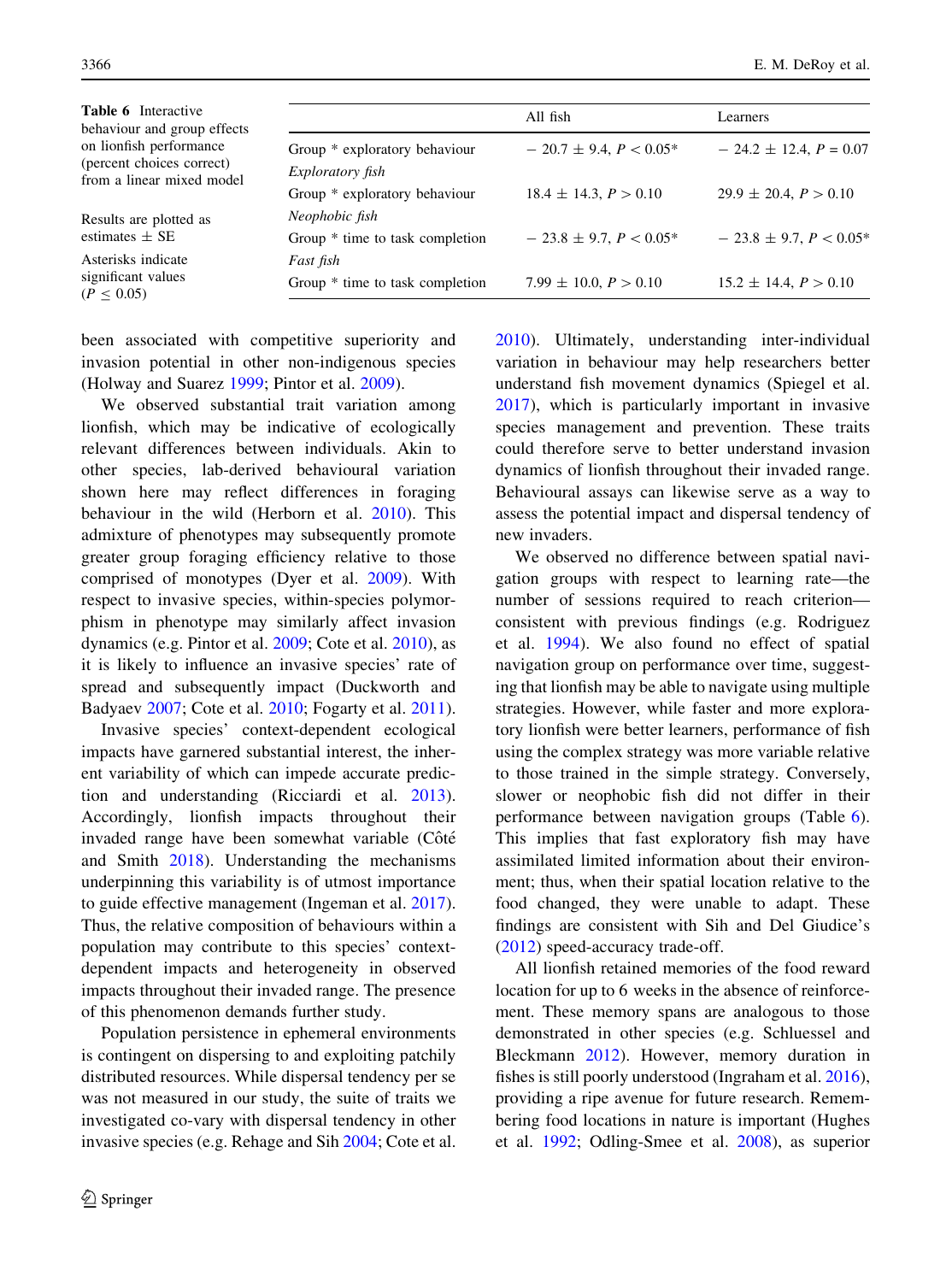<span id="page-10-0"></span>memory retention may predispose animals to better quality and greater quantities of food (Odling-Smee and Braithwaite [2003](#page-11-0)). This is particularly important for invasive species, whose superior memory spans have been reported relative to native species (reviewed in Weis [2010\)](#page-12-0). Whether superior learning and memory can serve as a means by which lionfish outcompete cooccurring natives is contingent on knowledge of learning speed and memory retention in native predators, information we currently lack.

We are cautious to conclusively summarize lionfish learning and memory ability considering the uncertainties inherent with small sample sizes, though our sizes were analogous to those used in previous experiments (Brown and Braithwaite [2004](#page-11-0); Schluessel and Bleckmann [2012](#page-12-0)). Furthermore, given the absence of probe trials we cannot exclude the possibility that lionfish oriented through other mechanisms not proposed here. Nonetheless, our results appear to indicate that lionfish are capable of spatial learning irrespective of the strategy in which they are trained, whose abilities may be mediated by behavioural traits.

The presence of conspecifics may bolster an animal's learning ability via social learning (McAroe et al. [2017](#page-11-0)). Social learning is readily used by fish (Brown and Laland [2003](#page-11-0)) and may mediate invasive species' success (Damas-Moreira et al. [2018\)](#page-11-0). Lionfish appear to exploit information about patch quality from conspecifics (DeRoy et al. [2020\)](#page-11-0), which may permit increased foraging efficiency and exploitation of available resources in nature. Indeed, learningbased foraging efficiency is thought to influence the success of invasive species (Weis [2010](#page-12-0)). However, the degree to which learning in lionfish is affected by the presence of conspecifics—and how this affects their impact—is presently unknown. Future research should endeavour to understand the relationship between social learning and behaviour in this and other invasive species, and its implications for ecological impact.

## Conclusion

This study adds to the burgeoning body of literature investigating learning and memory in invasive species and provides a framework on which subsequent research can build. Understanding invasive species' behaviour may contribute to a more meaningful understanding of their impact. More broadly, behaviourally-mediated learning and foraging efficiency may help to unravel the mechanisms underlying invasiveness. Our study suggests that food-related memories in this invasive species are robust, and indicates a link between their temperament and basic learning ability. Future research should assess the presence of behavioural phenotypes in this species, and their relation to dispersal and ecological impact in field populations.

Acknowledgements We thank Florida Gulf Coast University and Vester Marine and Environmental Science Research Field Station for use of facilities and assistance provided throughout the study. We also thank the Vester Field Station facilities' manager Bob Wasno for his help during the study. All fish were handled and collected under a Letter of Acknowledgement (LOA) from the National Oceanic and Atmospheric Administration (NOAA) and were handled with approval of University of Windsor's Animal Care Committee (AUPP #17- 01) and in accordance with the Canadian Council on Animal Care. This work was supported by a Natural Sciences and Engineering Research Council of Canada Michael Smith Foreign Study Supplement, Natural Sciences and Engineering Research Council of Canada Canada Graduate Scholarship-Master's; a Mitacs Globalink Research Award to E.M.D; Natural Sciences and Engineering Research Council of Canada Discovery Grants to N.E.H. and H.J.M; and a Canada Research Chair in Aquatic Invasive Species to H.J.M.

### References

- Albins MA (2013) Effects of invasive Pacific red lionfish Pterois volitans versus a native predator on Bahamian coral-reef fish communities. Biol Invasions 15:29–43. <https://doi.org/10.1007/s10530-012-0266-1>
- Bassett DK, Carton AG, Montgomery JC (2007) Saltatory search in a lateral line predator. J Fish Biol 70:1148–1160. <https://doi.org/10.1111/j.1095-8649.2007.01380.x>
- Bates D, Maechler M, Bolker B, Walker S (2014) lme4: linear mixed-effects models using Eigen and S4: R package version 1.1–7 [Computer software]. Accessed from [https://](https://cran.r-project.org/web/packages/lme4/index.html) [cran.r-project.org/web/packages/lme4/index.html](https://cran.r-project.org/web/packages/lme4/index.html)
- Bell WJ (1991) Searching behaviour: the behavioural ecology of finding resources. Chapman and Hall, London
- Bezzina CN, Amiel JJ, Shine R (2014) Does invasion success reflect superior cognitive ability? A case study of two congeneric lizard species (Lampropholis, Scincidae). PLoS ONE 9:e86271. [https://doi.org/10.1371/journal.pone.](https://doi.org/10.1371/journal.pone.0086271) [0086271](https://doi.org/10.1371/journal.pone.0086271)
- Boogert NJ, Reader SM, Laland KN (2006) The relation between social rank, neophobia and individual learning in starlings. Anim Behav 72:1229–1239. [https://doi.org/10.](https://doi.org/10.1016/j.anbehav.2006.02.021) [1016/j.anbehav.2006.02.021](https://doi.org/10.1016/j.anbehav.2006.02.021)
- Brown C (2012) Experience and learning in changing environments. In: Candolin U, Wong BBM (eds) Behavioural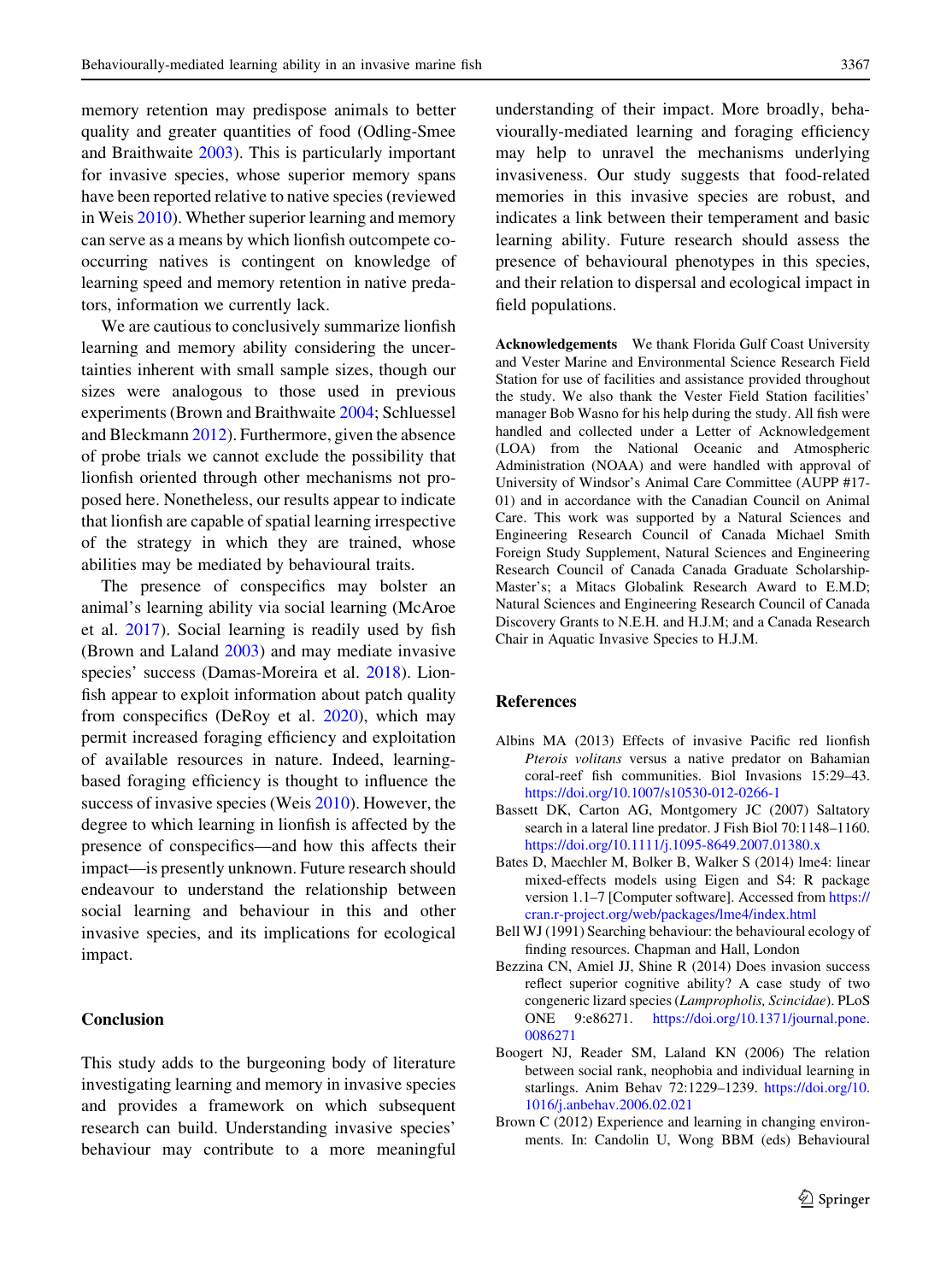<span id="page-11-0"></span>responses to a changing world. Oxford University Press, Oxford UK, pp 46–60

- Brown C, Braithwaite VA (2004) Effects of predation pressure on the cognitive ability of the poeciliid Brachyraphis episcopi. Behav Ecol 16:482–487. [https://doi.org/10.1093/](https://doi.org/10.1093/beheco/ari016) [beheco/ari016](https://doi.org/10.1093/beheco/ari016)
- Brown C, Laland KN (2003) Social learning in fishes: a review. Fish Fish 4:280–288. [https://doi.org/10.1046/j.1467-2979.](https://doi.org/10.1046/j.1467-2979.2003.00122.x) [2003.00122.x](https://doi.org/10.1046/j.1467-2979.2003.00122.x)
- Brydges NM, Colegrave N, Heathcote RJ, Braithwaite VA (2008) Habitat stability and predation pressure affect temperament behaviours in populations of three-spined sticklebacks. J Anim Ecol 77:229–235. [https://doi.org/10.](https://doi.org/10.1111/j.1365-2656.2007.01343.x) [1111/j.1365-2656.2007.01343.x](https://doi.org/10.1111/j.1365-2656.2007.01343.x)
- Carere C, Locurto C (2011) Interaction between animal personality and animal cognition. Curr Zool 57:491–498. <https://doi.org/10.1093/czoolo/57.4.491>
- Chapple DG, Simmonds SM, Wong BB (2012) Can behavioural and personality traits influence the success of unintentional species introductions? Trends Ecol Evol 27:57-64. [https://](https://doi.org/10.1016/j.tree.2011.09.010) [doi.org/10.1016/j.tree.2011.09.010](https://doi.org/10.1016/j.tree.2011.09.010)
- Chung M, Goulet CT, Michelangeli M, Melki-Wegner B, Wong BB, Chapple DG (2017) Does personality influence learning? A case study in an invasive lizard. Oecologia 185:641–651. <https://doi.org/10.1007/s00442-017-3975-4>
- Côté IM, Smith NS (2018) The lionfish Pterois sp. invasion: has the worst-case scenario come to pass? J Fish Biol 92:660–689. <https://doi.org/10.1111/jfb.13544>
- Cote J, Fogarty S, Weinersmith K, Brodin T, Sih A (2010) Personality traits and dispersal tendency in the invasive mosquitofish (Gambusia affinis). Proc R Soc B Biol Sci 277:1571–1579. <https://doi.org/10.1098/rspb.2009.2128>
- Damas-Moreira I, Oliveira D, Santos JL, Riley JL, Harris DJ, Whiting MJ (2018) Learning from others: an invasive lizard uses social information from both conspecifics and heterospecifics. Biol Lett 14:20180532. [https://doi.org/10.](https://doi.org/10.1098/rsbl.2018.0532) [1098/rsbl.2018.0532](https://doi.org/10.1098/rsbl.2018.0532)
- DeRoy EM, Scott R, Hussey NE, MacIsaac HJ (2020) Density dependence mediates the ecological impact of an invasive fish. Divers Distrib 00:1–14. [https://doi.org/10.1111/ddi.](https://doi.org/10.1111/ddi.13063) [13063](https://doi.org/10.1111/ddi.13063)
- Duckworth RA, Badyaev AV (2007) Coupling of dispersal and aggression facilitates the rapid range expansion of a passerine bird. Proc Natl Acad Sci 104:15017–15022. <https://doi.org/10.1073/pnas.0706174104>
- Dugatkin LA, Alfieri MS (2003) Boldness, behavioural inhibition and learning. Ethol Ecol Evol 15:43–49. [https://doi.](https://doi.org/10.1080/08927014.2003.9522689) [org/10.1080/08927014.2003.9522689](https://doi.org/10.1080/08927014.2003.9522689)
- Dukas R (2004) Evolutionary biology of animal cognition. Annu Rev Ecol Evol Syst 35:347–374. [https://doi.org/10.](https://doi.org/10.1146/annurev.ecolsys.35.112202.130152) [1146/annurev.ecolsys.35.112202.130152](https://doi.org/10.1146/annurev.ecolsys.35.112202.130152)
- Dyer JRG, Croft DP, Morrell LJ, Krause J (2009) Shoal composition determines foraging success in the guppy. Behav Ecol 20:165–171. <https://doi.org/10.1093/beheco/arn129>
- Fogarty S, Cote J, Sih A (2011) Social personality polymorphism and the spread of invasive species: a model. Am Nat 177:273–287. <https://doi.org/10.1086/658174>
- Herborn KA, Macleod R, Miles WT, Schofield AN, Alexander L, Arnold KE (2010) Personality in captivity reflects personality in the wild. Anim Behav 79:835–843. [https://doi.](https://doi.org/10.1016/j.anbehav.2009.12.026) [org/10.1016/j.anbehav.2009.12.026](https://doi.org/10.1016/j.anbehav.2009.12.026)
- Holway DA, Suarez AV (1999) Animal behaviour: an essential component of invasion biology. Trends Ecol Evol 14:328–330. [https://doi.org/10.1016/S0169-](https://doi.org/10.1016/S0169-5347(99)01636-5) [5347\(99\)01636-5](https://doi.org/10.1016/S0169-5347(99)01636-5)
- Hughes RN, Kaiser MJ, Mackney PA, Warburton K (1992) Optimizing foraging behaviour through learning. J Fish Biol 41:77–91. [https://doi.org/10.1111/j.1095-8649.1992.](https://doi.org/10.1111/j.1095-8649.1992.tb03870.x) [tb03870.x](https://doi.org/10.1111/j.1095-8649.1992.tb03870.x)
- Ingeman KE, Albins MA, Benkwitt CE, Green SJ, Kindinger TL, Tuttle LJ, Hixon MA (2017) Resolving differences in observed impacts of invasive lionfish and clarifying advice to managers. PeerJ Preprints 5:e3455v1. [https://doi.org/10.](https://doi.org/10.7287/peerj.preprints.3455v1) [7287/peerj.preprints.3455v1](https://doi.org/10.7287/peerj.preprints.3455v1)
- Ingraham E, Anderson ND, Hurd PL, Hamilton TJ (2016) Twelve-day reinforcement-based memory retention in African cichlids (Labidochromis caeruleus). Front Behav Neurosci 10:157. [https://doi.org/10.3389/fnbeh.2016.](https://doi.org/10.3389/fnbeh.2016.00157) [00157](https://doi.org/10.3389/fnbeh.2016.00157)
- Mamuneas D, Spence AJ, Manica A, King AJ (2014) Bolder stickleback fish make faster decisions, but they are not less accurate. Behav Ecol 26:91–96. [https://doi.org/10.1093/](https://doi.org/10.1093/beheco/aru160) [beheco/aru160](https://doi.org/10.1093/beheco/aru160)
- McAroe CL, Craig CM, Holland RA (2017) Shoaling promotes place over response learning but does not facilitate individual learning of that strategy in zebrafish (Danio rerio). BMC Zool 2:10. [https://doi.org/10.1186/s40850-017-](https://doi.org/10.1186/s40850-017-0019-9) [0019-9](https://doi.org/10.1186/s40850-017-0019-9)
- Montgomery JC, Hamilton AR (1997) Sensory contributions to nocturnal prey capture in the dwarf scorpion fish (Scorpaena papillosus). Mar Freshw Behav Phy 30:209–223. <https://doi.org/10.1080/10236249709379026>
- Odling-Smee LC, Braithwaite VA (2003) The role of learning in fish orientation. Fish Fish 4:235–246. [https://doi.org/10.](https://doi.org/10.1046/j.1467-2979.2003.00127.x) [1046/j.1467-2979.2003.00127.x](https://doi.org/10.1046/j.1467-2979.2003.00127.x)
- Odling-Smee LC, Boughman JW, Braithwaite VA (2008) Sympatric species of threespine stickleback differ in their performance in a spatial learning task. Behav Ecol Sociobiol 62:1935–1945. [https://doi.org/10.1007/s00265-008-](https://doi.org/10.1007/s00265-008-0625-1) [0625-1](https://doi.org/10.1007/s00265-008-0625-1)
- O'Keefe J, Nadel L (1978) The hippocampus as a cognitive map. Oxford University Press, Oxford
- Pintor LM, Sih A, Kerby JL (2009) Behavioural correlations provide a mechanism for explaining high invader densities and increased impacts on native prey. Ecology 90:581–587. <https://doi.org/10.1890/08-0552.1>
- Pyšek P, Richardson DM (2010) Invasive species, environmental change and management, and health. Annu Rev Env Resour 35:25–55. [https://doi.org/10.1146/annurev](https://doi.org/10.1146/annurev-environ-033009-095548)[environ-033009-095548](https://doi.org/10.1146/annurev-environ-033009-095548)
- R Core Team (2018) R: a language and environment for statistical computing. R Foundation for Statistical Computing, Vienna. [www.R-project.org/](http://www.R-project.org/)
- Raine NE, Chittka L (2008) The correlation of learning speed and natural foraging success in bumble-bees. Proc R Soc B 275:803–808. <https://doi.org/10.1098/rspb.2007.1652>
- Rehage JS, Sih A (2004) Dispersal behavior, boldness, and the link to invasiveness: a comparison of four Gambusia species. Biol Invasions 6:379–391. [https://doi.org/10.1023/B:](https://doi.org/10.1023/B:BINV.0000034618.93140.a5) [BINV.0000034618.93140.a5](https://doi.org/10.1023/B:BINV.0000034618.93140.a5)
- Ricciardi A, Hoopes MF, Marchetti MP, Lockwood JL (2013) Progress toward understanding the ecological impacts of